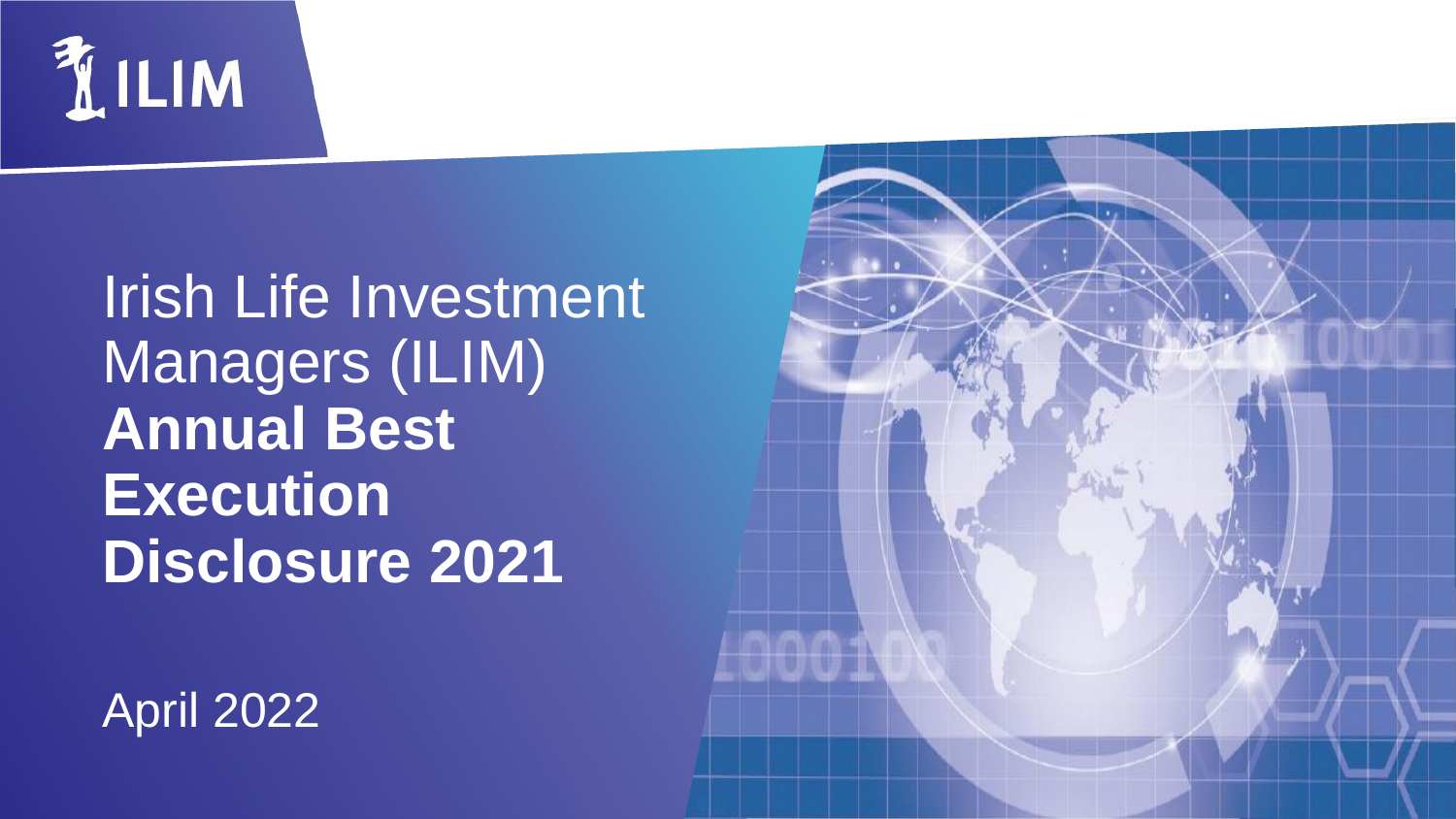## **Introduction**

On an annual basis, ILIM is obliged to provide disclosures on the execution venues utilised for each asset class and information on execution quality in accordance with ILIM's obligations under MiFID II. This report sets out the top five execution venues with whom ILIM traded during 2021.

ILIM's clients are classified as Professional clients. All sufficient steps are taken to obtain the best possible execution result on a consistent basis, taking into account the execution factors of price, costs, speed, likelihood of execution and settlement, size and nature or any other consideration relevant to the execution of the client order. While the weighting and relevance of these factors may vary, price and cost of trading will ordinarily merit a high relative importance in obtaining the best possible result for a client. However, markets, instruments and transaction types vary greatly in terms of liquidity, depth, transparency, certainty, ease and speed of execution etc. ILIM may therefore take into consideration other execution criteria that alter the relative importance of execution elements. Such execution criteria may include but are not limited to: Prevailing market conditions; Size of the client order; characteristics of the financial instruments that are the subject of the client order; characteristics of the execution venues to which that client order can be directed; and specific instructions received from the client.

ILIM takes a number of factors into account when selecting a broker to execute client orders, these may include but are not limited to: the competitiveness of commission rates and spreads, the speed of execution, the history of a broker in executing orders, the broker's clearance and settlement capabilities, the broker's financial stability, reputation and credit, the quality of service provided by that broker and the broker's access to markets. Brokers are selected in accordance with internal procedures and an approved broker list is maintained.

The ILIM Execution Committee oversees trade execution processes and outcomes in ILIM. The committee is comprised of: the Chief Investment Officer (CIO), the Chief Operations Officer - Investments (COO, chair), the Heads of Indexation, Fixed Income, Credit Solutions, Dealing and Investment Risk, Senior Managers from Dealing, Multi-Asset Solutions and Multi-Asset Strategies and the Trade Support Manager. It is supported by ILIM Compliance. The Execution Committee meets on a quarterly basis to review execution factors, market issues and regulatory updates. The ILIM Best Execution Policy is reviewed and updated by the committee annually or more frequently if required. ILIM maintains a list of approved brokers which is formally reviewed annually by the Execution Committee and is available to clients on request.

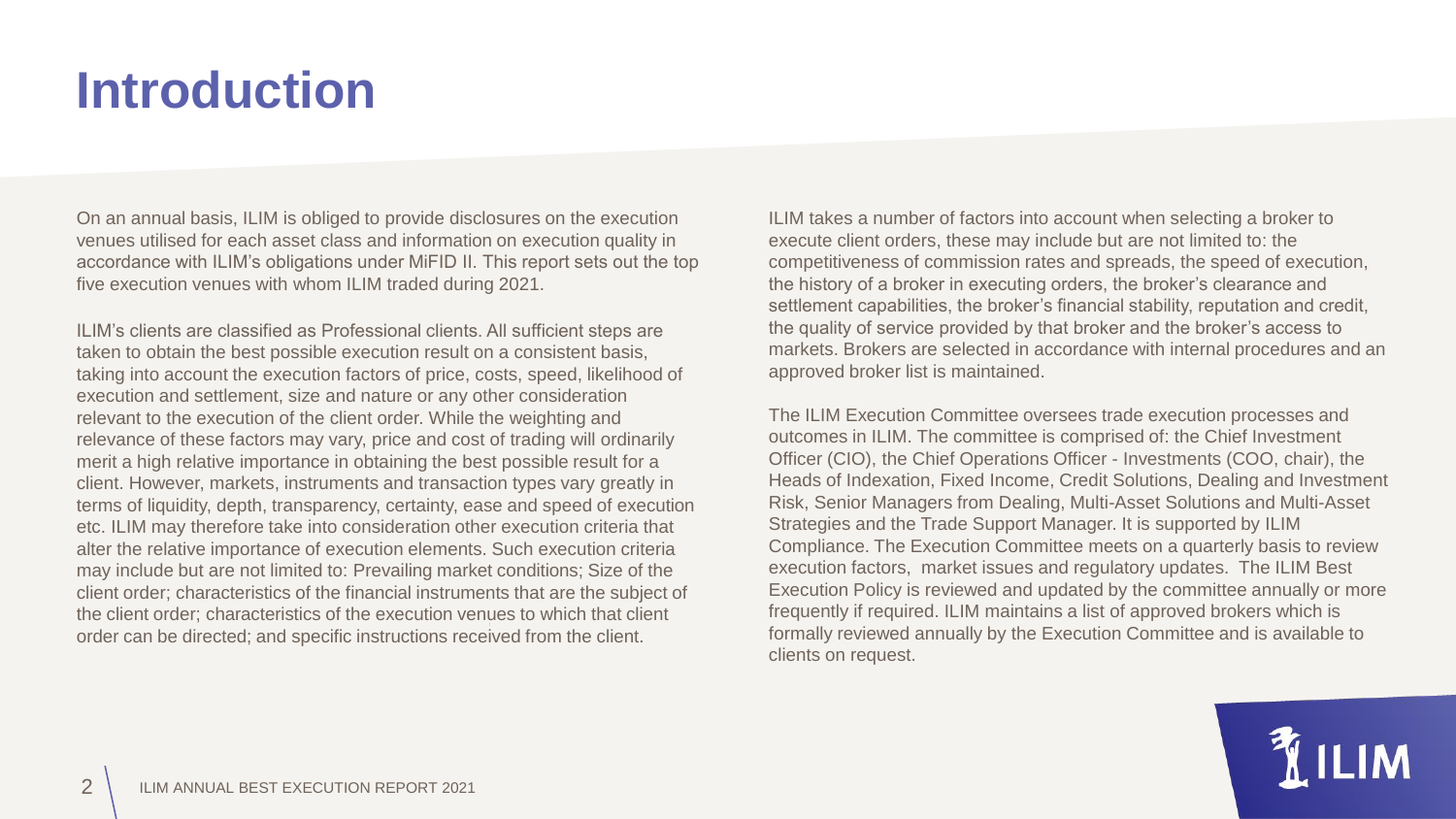## **Equities – shares & depositary receipts**

Notification if < 1 average trade per business day on the previous year. N

| <b>Top five execution venues</b><br>ranked in terms of trading<br>volumes | <b>Proportion of</b><br>volume traded as<br>a percentage of<br>total in that class | <b>Proportion of orders executed</b><br>as percentage of total in that<br><b>class</b> | <b>Percentage of</b><br>passive orders | Percentage of<br>aggressive<br>orders | Percentage of<br>directed orders |
|---------------------------------------------------------------------------|------------------------------------------------------------------------------------|----------------------------------------------------------------------------------------|----------------------------------------|---------------------------------------|----------------------------------|
| <b>Citigroup Global Markets</b><br>(XKZZ2JZF41MRHTR1V493)                 | 80.08%                                                                             | 17.05%                                                                                 | N/A                                    | N/A                                   | $0.00\%$                         |
| <b>Goldman Sachs</b><br>(W22LROWP2IHZNBB6K528)                            | 6.28%                                                                              | 32.29%                                                                                 | N/A                                    | N/A                                   | $0.00\%$                         |
| <b>JP Morgan Securities</b><br>(K6Q0W1PS1L1O4IQL9C32)                     | 4.76%                                                                              | 16.90%                                                                                 | N/A                                    | N/A                                   | $0.00\%$                         |
| <b>Merrill Lynch International</b><br>(GGDZP1UYGU9STUHRDP48)              | 1.87%                                                                              | 5.75%                                                                                  | N/A                                    | N/A                                   | $0.00\%$                         |
| <b>Macquarie Securities</b><br>(549300GX4FPMFF91RJ37)                     | 1.66%                                                                              | 0.94%                                                                                  | N/A                                    | N/A                                   | 0.00%                            |

#### **Execution Factors:**

Equity Instrument orders are transmitted to approved brokers for execution. Brokers are selected in accordance with internal procedures. Price and cost will normally be the determining factor, the majority of trades are benchmarked to market on close price, in certain circumstances certainty of completion will take priority. TCA is conducted to identify and explain deviations from benchmark.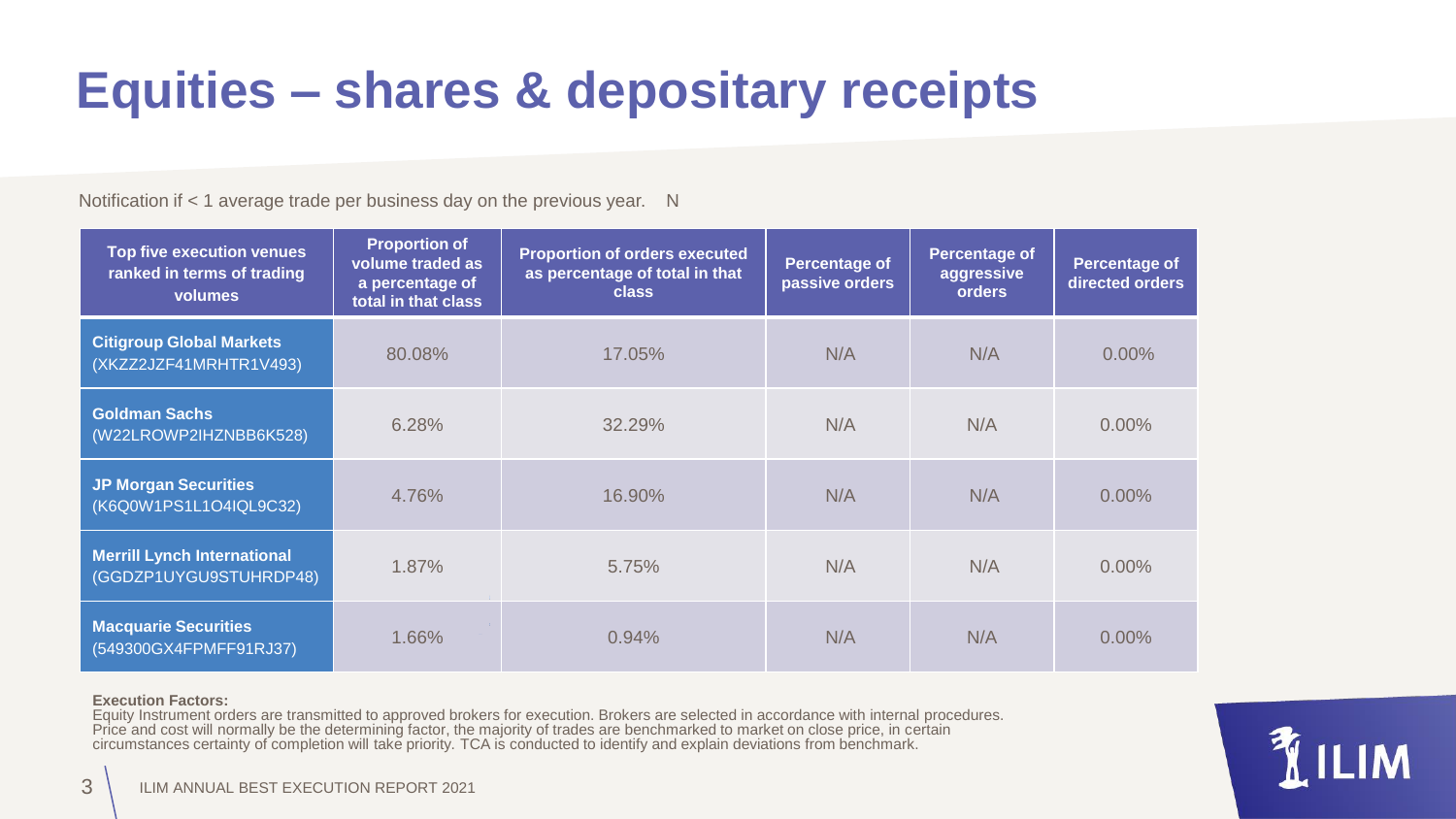### **Bonds – debt instruments**

Notification if < 1 average trade per business day on the previous year. N

| <b>Top five execution venues</b><br>ranked in terms of trading<br>volumes | <b>Proportion of</b><br>volume traded as<br>a percentage of<br>total in that class | <b>Proportion of orders executed</b><br>as percentage of total in that<br><b>class</b> | <b>Percentage of</b><br>passive orders | <b>Percentage of</b><br>aggressive<br>orders | Percentage of<br>directed orders |
|---------------------------------------------------------------------------|------------------------------------------------------------------------------------|----------------------------------------------------------------------------------------|----------------------------------------|----------------------------------------------|----------------------------------|
| <b>JP Morgan Securities</b><br>(K6Q0W1PS1L1O4IQL9C32)                     | 39.17%                                                                             | 9.49%                                                                                  | N/A                                    | N/A                                          | $0.00\%$                         |
| <b>HSBC Bank PLC</b><br>(MP6I5ZYZBEU3UXPYFY54)                            | 16.63%                                                                             | 4.30%                                                                                  | N/A                                    | N/A                                          | $0.00\%$                         |
| <b>Deutsche Bank AG</b><br>(7LTWFZYICNSX8D621K86)                         | 14.40%                                                                             | 5.55%                                                                                  | N/A                                    | N/A                                          | $0.00\%$                         |
| <b>BNP Paribas</b><br>(R0MUWSFPU8MPRO8K5P83)                              | 7.61%                                                                              | 5.17%                                                                                  | N/A                                    | N/A                                          | $0.00\%$                         |
| <b>Merrill Lynch International</b><br>(GGDZP1UYGU9STUHRDP48)              | 6.42%                                                                              | 6.76%                                                                                  | N/A                                    | N/A                                          | $0.00\%$                         |

#### **Execution Factors:**

All bonds are traded through a Request for quote ("RFQ") with a minimum of 5 counterparties put into competition, dealing at the best quote. On a post trade basis, TCA is conducted to identify and explain deviations from benchmark.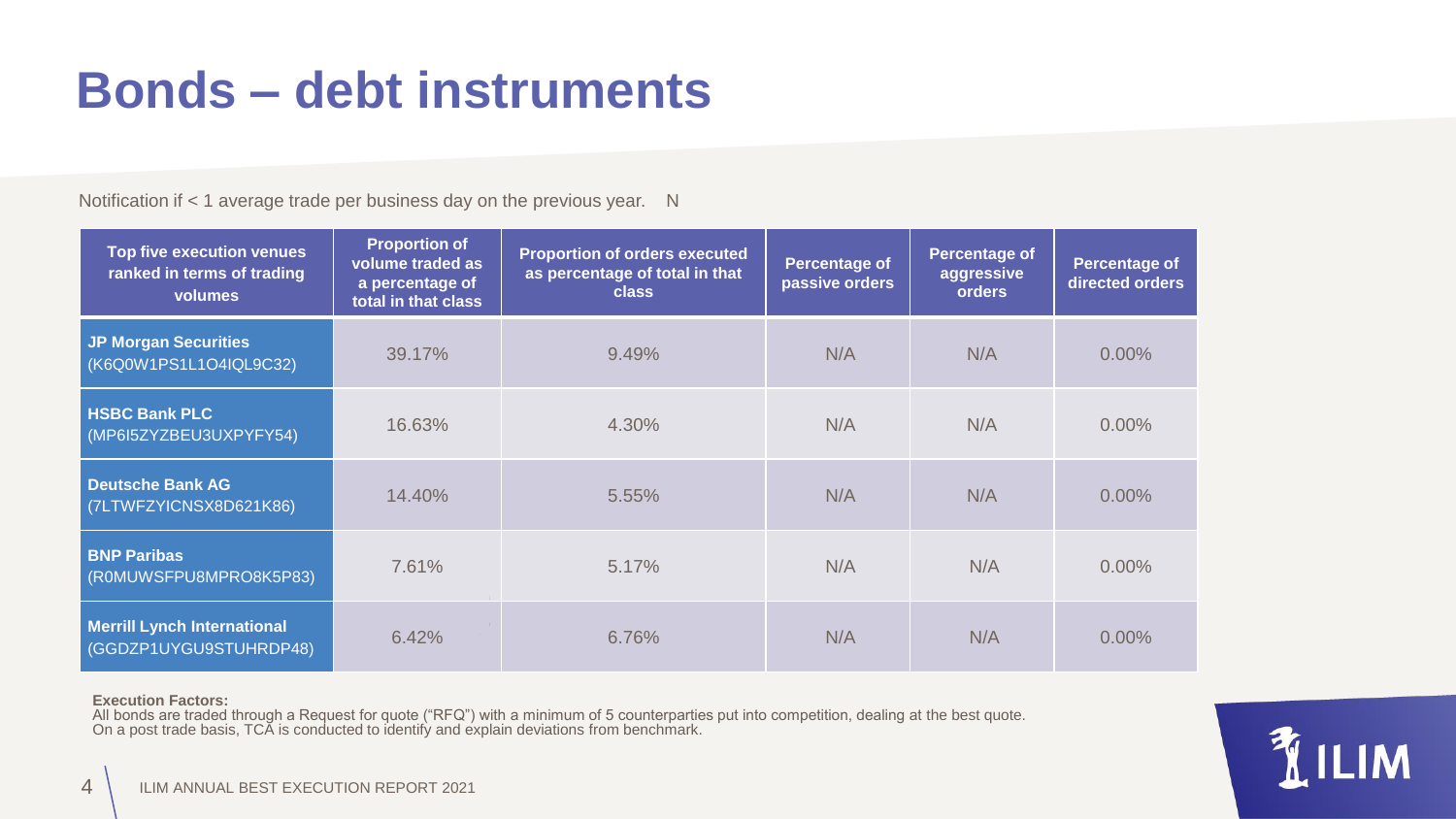# **Interest Rate Derivatives – futures & options admitted**

#### **to trading on a trading venue**

Notification if < 1 average trade per business day on the previous year. N

| <b>Top five execution venues</b><br>ranked in terms of trading<br>volumes | <b>Proportion of</b><br>volume traded as<br>a percentage of<br>total in that class | <b>Proportion of orders executed</b><br>as percentage of total in that<br><b>class</b> | <b>Percentage of</b><br>passive orders | Percentage of<br>aggressive<br>orders | <b>Percentage of</b><br>directed orders |
|---------------------------------------------------------------------------|------------------------------------------------------------------------------------|----------------------------------------------------------------------------------------|----------------------------------------|---------------------------------------|-----------------------------------------|
| Goldman Sachs<br>(FOR8UP27PHTHYVLBNG30)                                   | 100%                                                                               | 100%                                                                                   | N/A                                    | N/A                                   | $0.00\%$                                |

**Execution Factors:**

Price and cost will normally be the determining factor, the majority of trades are benchmarked to their respective cash close. TCA is conducted to identify and explain deviations from benchmark.

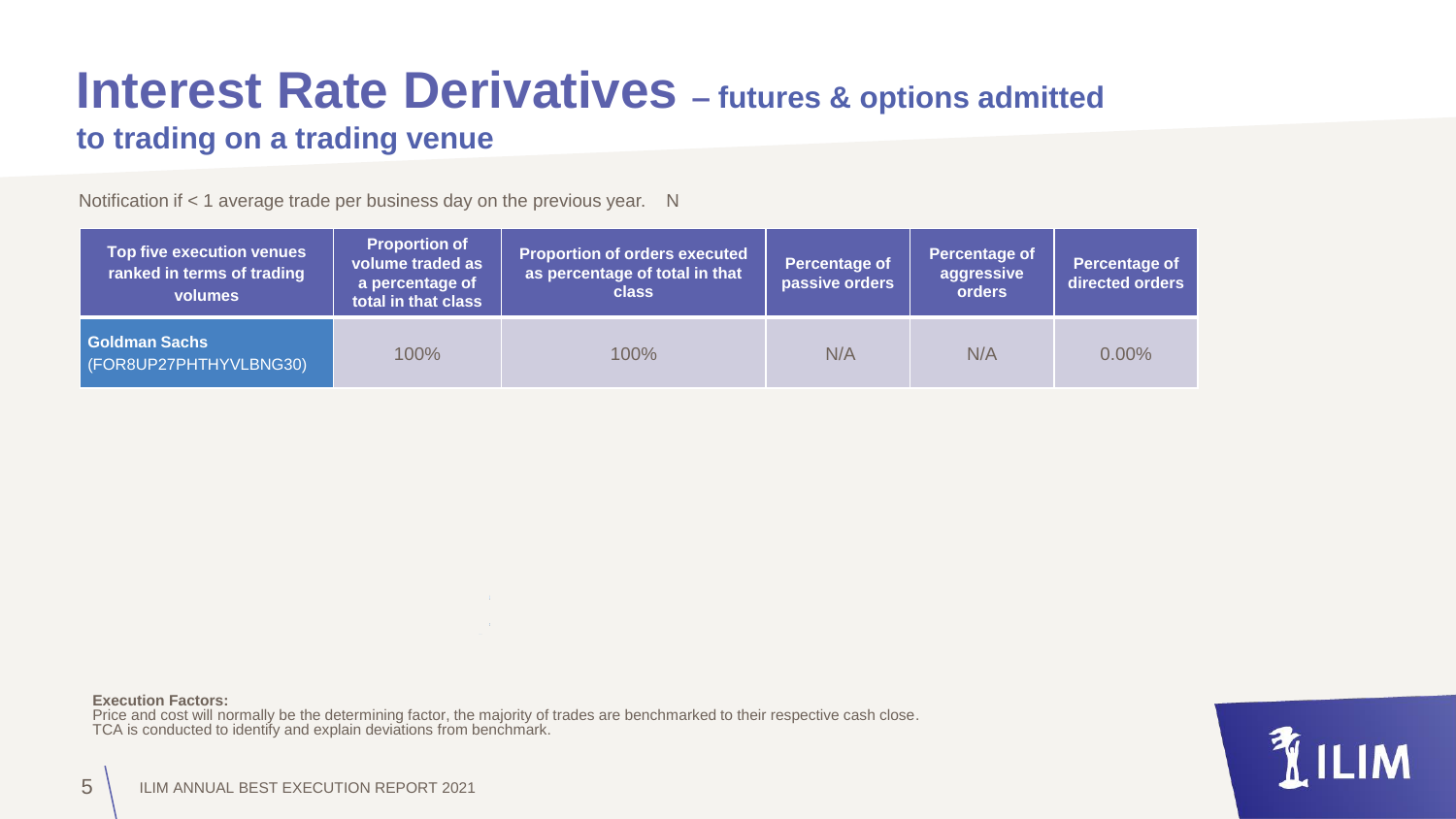### **Currency Derivatives – futures & options admitted to trading on a trading venue**

Notification if < 1 average trade per business day on the previous year. Y

| <b>Top five execution venues</b><br>ranked in terms of trading<br>volumes | <b>Proportion of</b><br>volume traded as<br>a percentage of<br>total in that class | <b>Proportion of orders executed</b><br>as percentage of total in that<br><b>class</b> | <b>Percentage of</b><br>passive orders | <b>Percentage of</b><br>aggressive<br>orders | Percentage of<br>directed orders |
|---------------------------------------------------------------------------|------------------------------------------------------------------------------------|----------------------------------------------------------------------------------------|----------------------------------------|----------------------------------------------|----------------------------------|
| <b>Goldman Sachs</b><br>(FOR8UP27PHTHYVLBNG30)                            | 77.60%                                                                             | 96.61%                                                                                 | N/A                                    | N/A                                          | $0.00\%$                         |
| <b>BOFA Securities Europe SA</b><br>(549300FH0WJAPEHTIQ77)                | 22.40%                                                                             | 3.39%                                                                                  | N/A                                    | N/A                                          | $0.00\%$                         |

**Execution Factors:**

Price and cost will normally be the determining factor, the majority of trades are benchmarked to their respective cash close (4pm). Transaction Cost Analysis is conducted to identify and explain deviations from benchmark.

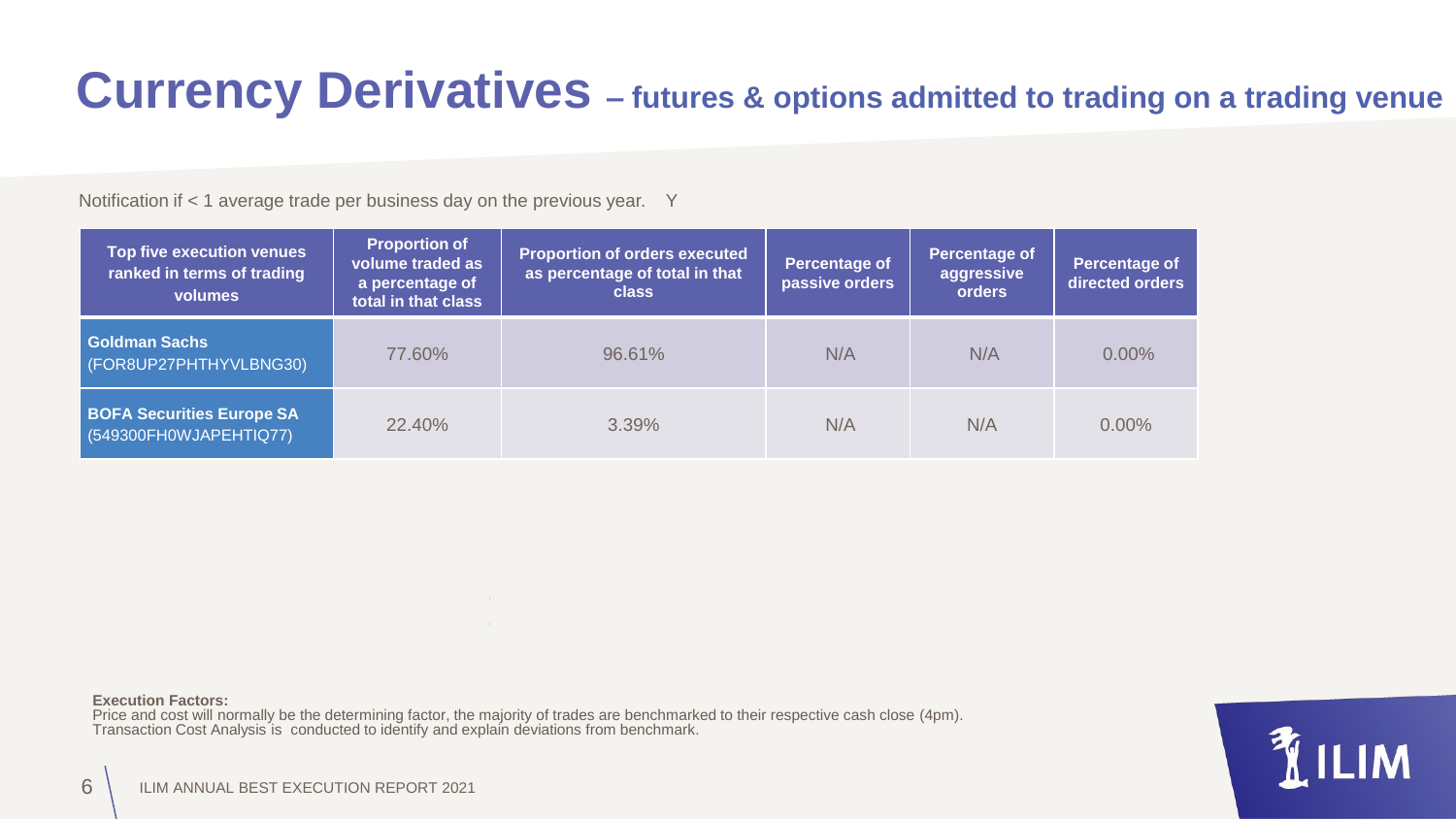### **Currency Derivatives – swaps, forwards and other currency derivatives**

Notification if < 1 average trade per business day on the previous year. N

| <b>Top five execution venues</b><br>ranked in terms of trading<br>volumes | <b>Proportion of</b><br>volume traded as<br>a percentage of<br>total in that class | <b>Proportion of orders executed</b><br>as percentage of total in that<br><b>class</b> | <b>Percentage of</b><br>passive orders | <b>Percentage of</b><br>aggressive<br>orders | <b>Percentage of</b><br>directed orders |
|---------------------------------------------------------------------------|------------------------------------------------------------------------------------|----------------------------------------------------------------------------------------|----------------------------------------|----------------------------------------------|-----------------------------------------|
| <b>Citibank</b><br>(E57ODZWZ7FF32TWEFA76)                                 | 36.01%                                                                             | 26.77%                                                                                 | N/A                                    | N/A                                          | $0.00\%$                                |
| <b>State Street</b><br>(571474TGEMMWANRLN572)                             | 23.57%                                                                             | 25.92%                                                                                 | N/A                                    | N/A                                          | $0.00\%$                                |
| <b>Royal Bank of Canada</b><br>(ES7IP3U3RHIGC71XBU11)                     | 9.98%                                                                              | 2.30%                                                                                  | N/A                                    | N/A                                          | $0.00\%$                                |
| <b>Bank of New York Mellon</b><br>(HPFHU0OQ28E4N0NFVK49)                  | 9.20%                                                                              | 9.84%                                                                                  | N/A                                    | N/A                                          | $0.00\%$                                |
| <b>Commonwealth Bank of</b><br><b>Australia</b><br>(MSFSBD3QN1GSN7Q6C537) | 7.35%                                                                              | 2.11%                                                                                  | N/A                                    | N/A                                          | $0.00\%$                                |

#### **Execution Factors:**

The majority of trade are benchmarked to 4pm. TCA is conducted to identify and explain deviations from benchmark. Material market orders are traded competitively and monitored on a post trade basis against the execution strike price provided by TCA.

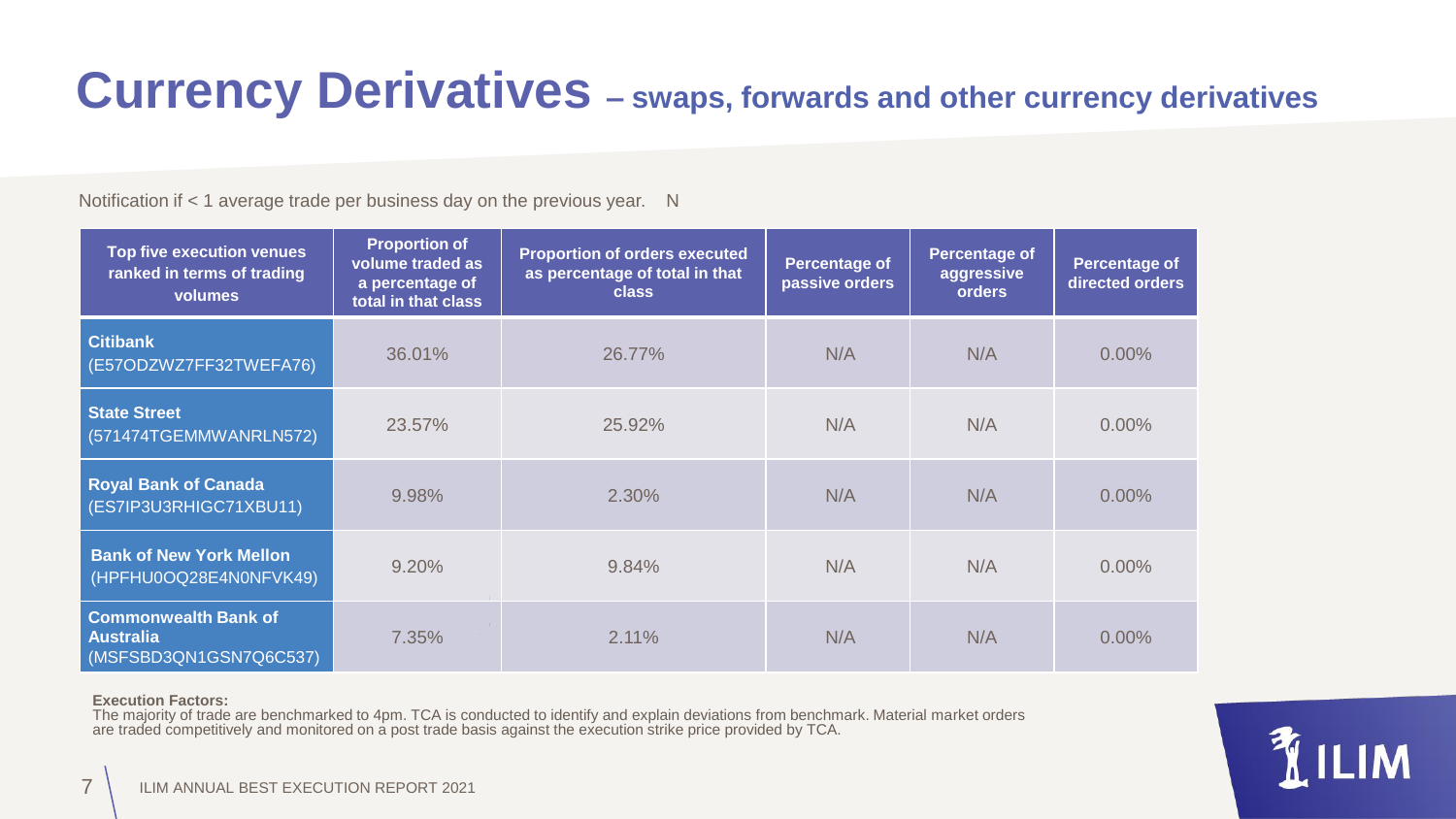### **Equity Derivatives – options and futures admitted to trading on a trading venue**

Notification if < 1 average trade per business day on the previous year. N

| <b>Top five execution venues</b><br>ranked in terms of trading<br>volumes | <b>Proportion of</b><br>volume traded as<br>a percentage of<br>total in that class | <b>Proportion of orders executed</b><br>as percentage of total in that<br><b>class</b> | Percentage of<br>passive orders | <b>Percentage of</b><br>aggressive<br>orders | <b>Percentage of</b><br>directed orders |
|---------------------------------------------------------------------------|------------------------------------------------------------------------------------|----------------------------------------------------------------------------------------|---------------------------------|----------------------------------------------|-----------------------------------------|
| <b>Goldman Sachs</b><br>(FOR8UP27PHTHYVLBNG30)                            | 37.67%                                                                             | 86.57%                                                                                 | N/A                             | N/A                                          | $0.00\%$                                |
| <b>BOFA Securities Europe SA</b><br>(549300FH0WJAPEHTIQ77)                | 33.93%                                                                             | 10.19%                                                                                 | N/A                             | N/A                                          | $0.00\%$                                |
| <b>Susquehanna</b><br>(635400IAV22ZOU1NFS89)                              | 11.11%                                                                             | 0.33%                                                                                  | N/A                             | N/A                                          | $0.00\%$                                |
| <b>UBS AG</b><br>(BFM8T61CT2L1QCEMIK50)                                   | 6.17%                                                                              | 2.35%                                                                                  | N/A                             | N/A                                          | $0.00\%$                                |
| <b>Optiver V.O.F</b><br>(7245009KRYSAYB2QCC29)                            | 4.17%                                                                              | 0.11%                                                                                  | N/A                             | N/A                                          | $0.00\%$                                |

#### **Execution Factors:**

Price and cost will normally be the determining factor, the majority of trades are benchmarked to their respective cash close. TCA is conducted to identify and explain deviations from benchmark.

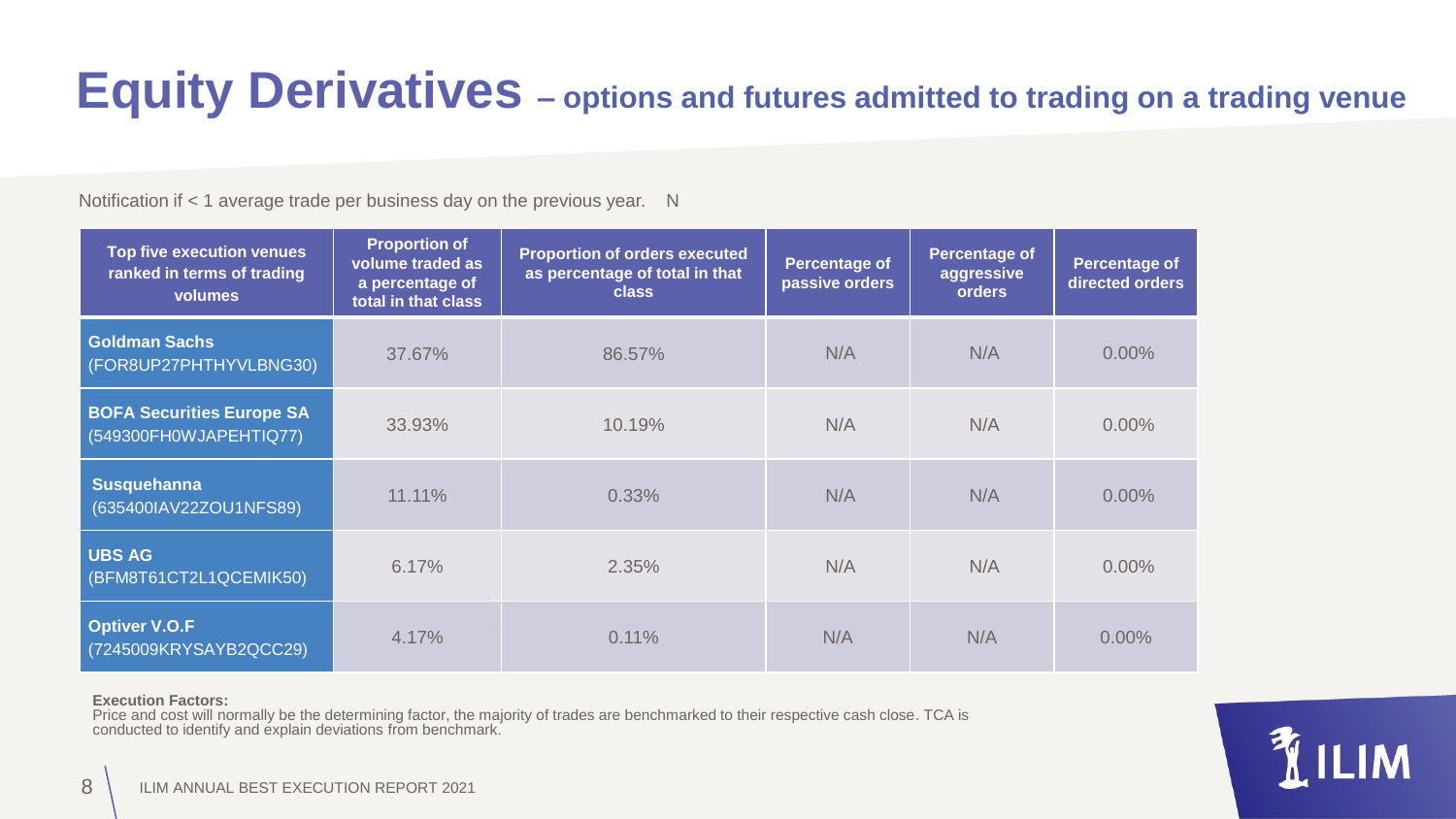#### **Commodity Derivatives – other commodity derivatives and emission allowances derivatives**

Notification if < 1 average trade per business day on the previous year. Y

| <b>Top five execution venues</b><br>ranked in terms of trading<br><b>volumes</b> | <b>Proportion of</b><br>volume traded as<br>a percentage of<br>total in that class | <b>Proportion of orders executed</b><br>as percentage of total in that<br><b>class</b> | <b>Percentage of</b><br>passive orders | <b>Percentage of</b><br>aggressive<br>orders | <b>Percentage of</b><br>directed orders |
|----------------------------------------------------------------------------------|------------------------------------------------------------------------------------|----------------------------------------------------------------------------------------|----------------------------------------|----------------------------------------------|-----------------------------------------|
| <b>Goldman Sachs</b><br>(FOR8UP27PHTHYVLBNG30)                                   | 100%                                                                               | 100%                                                                                   | N/A                                    | N/A                                          | $0.00\%$                                |

**Execution Factors:**

Commodity swap is an OTC derivative product with Goldman Sachs. Instructions are sent to the swap counterparty for execution and there is an internal daily process to ensure the swap is tracking its chosen index.

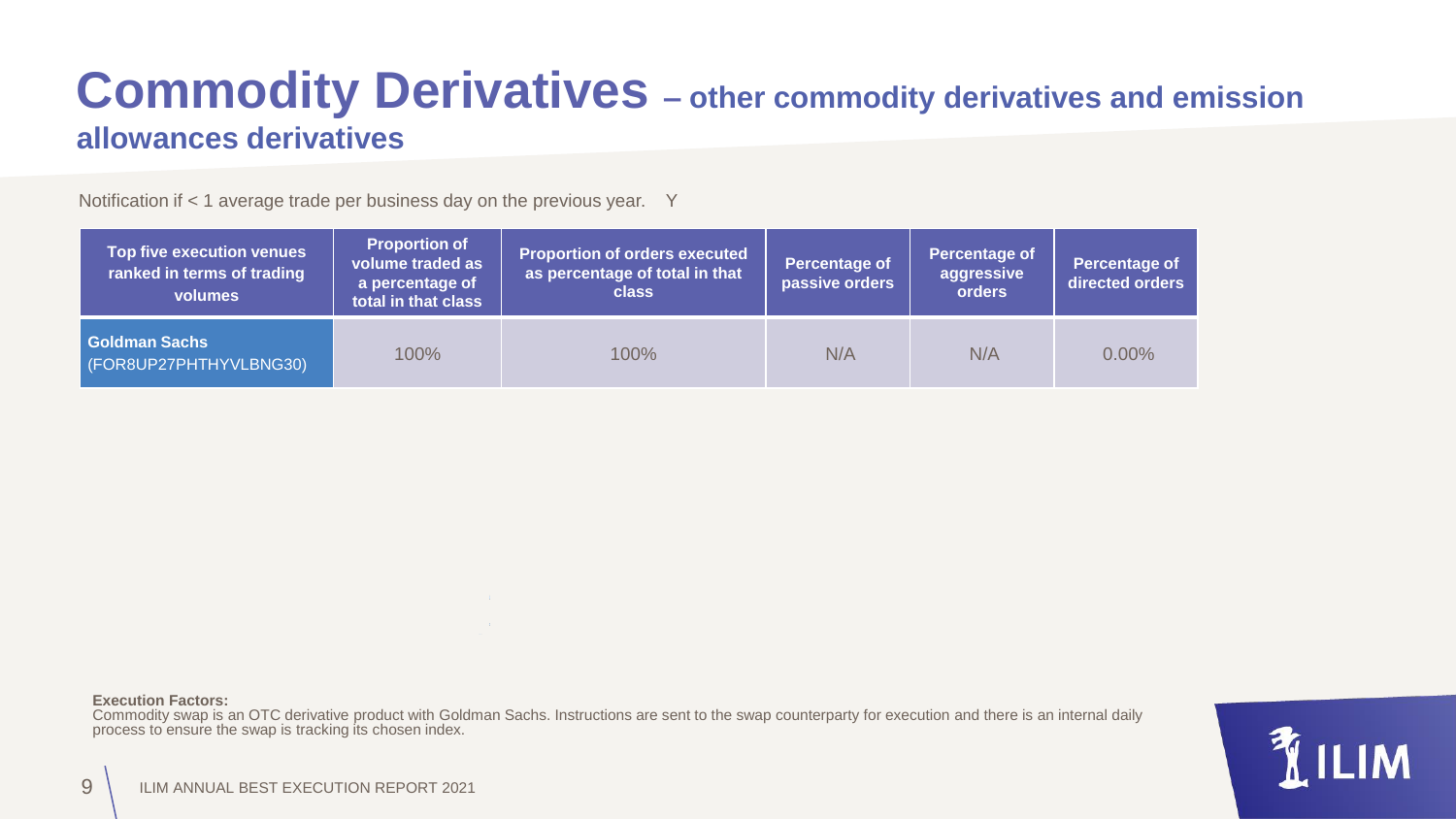## **Exchange Traded Products**

Notification if < 1 average trade per business day on the previous year. N

| <b>Top five execution venues</b><br>ranked in terms of trading<br>volumes | <b>Proportion of</b><br>volume traded as<br>a percentage of<br>total in that class | <b>Proportion of orders executed</b><br>as percentage of total in that<br><b>class</b> | <b>Percentage of</b><br>passive orders | <b>Percentage of</b><br>aggressive<br>orders | <b>Percentage of</b><br>directed orders |
|---------------------------------------------------------------------------|------------------------------------------------------------------------------------|----------------------------------------------------------------------------------------|----------------------------------------|----------------------------------------------|-----------------------------------------|
| <b>Aurel BGC</b><br>(5RJTDGZG4559ESIYLD31)                                | 87.49%                                                                             | 9.02%                                                                                  | N/A                                    | N/A                                          | $0.00\%$                                |
| <b>Barclays Bank</b><br>(G5GSEF7VJP5I7OUK5573)                            | 4.07%                                                                              | 0.09%                                                                                  | N/A                                    | N/A                                          | $0.00\%$                                |
| <b>Macquarie Securities</b><br>(549300GX4FPMFF91RJ37)                     | 3.86%                                                                              | 0.09%                                                                                  | N/A                                    | N/A                                          | $0.00\%$                                |
| <b>Citigroup Global Markets</b><br>(XKZZ2JZF41MRHTR1V493)                 | 2.27%                                                                              | 37.79%                                                                                 | N/A                                    | N/A                                          | $0.00\%$                                |
| <b>Stanford C. Bernstein</b><br>(549300W30847BJ1LD502)                    | 1.73%                                                                              | 43.65%                                                                                 | N/A                                    | N/A                                          | 0.00%                                   |

#### **Execution Factors:**

Price and cost will normally be the determining factor when trading in ETFs, the majority of trades are benchmarked to market on close, in certain circumstances certainty of completion will take priority. TCA is conducted to identify and explain deviations from benchmark.